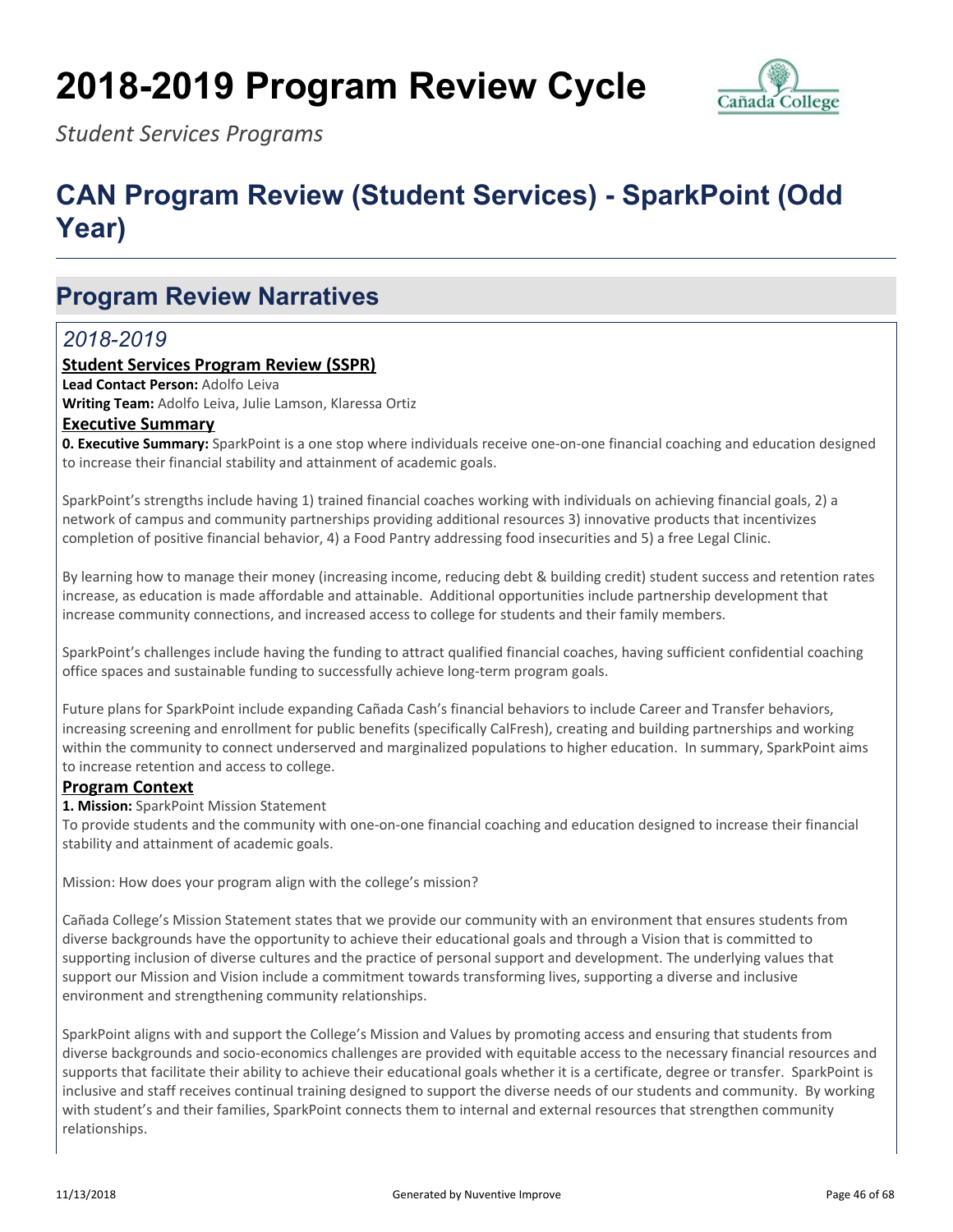**2. Program Description:** SparkPoint is a one stop where individuals receive one-on-one financial coaching and education designed to increase their financial stability and attainment of academic goals.

Clients are encouraged to set long-term prosperity goals and check in with their financial coaches on a regular basis. SparkPoint defines prosperity as 1) earning a self-sufficient income, 2) increasing credit scores to 700+, 3) having no revolving debt, and 4) building sufficient savings to cover at least three months' worth of living expenses. Some of our most successful clients have been with SparkPoint for more than a year. Services are mostly free with a few being low-cost.

SparkPoint is making a difference in students' lives by empowering them to make more informed financial choices. This leads to greater financial stability so they can afford to stay in school and complete their degrees and/or certificates in a timely manner.

Services include:

• Cañada Cash – An incentive based program that rewards clients for smart money management. Students receive \$25 incentives (maximum of four) for completing positive financial behaviors that will organize their finances, decrease their debt, and / or improve their credit. Starting in the spring 2019 semester, additional incentives will also be available for completing career and transfer activities.

• CalFresh – A California food stamp (SNAP) program where qualified individuals can receive more than \$200 per month towards food at their local grocery chain and neighborhood stores. SparkPoint assists by screening and enrolling individuals in CalFresh (a qualified family of four can receive over \$600 a month towards groceries) in order to offset other expenditures.

• The Food Pantry – The full-service on-site food pantry is free for students and community members seeking healthy and nutritious food. Clients shop for up to two bags of food including produce, dry goods, refrigerated and frozen items, as well as, easy to prepare foods for individuals with limited to no access. The pantry is located in Bldg. 5, room 5202 and open on Tuesdays, Wednesday's and Thursdays from 1:00 pm to 3:00 pm and Thursday evenings from 5:00 pm to 6:30 pm.

• Housing Resources – Students who are homeless or about to face homelessness can access housing resources. These resources include home sharing and subsidized housing programs, as well as, information on additional food pantries and hot meal programs. Homeless students 25 years or younger may contact SparkPoint to contact a Homeless Youth Liaison to access priority registration, fee waivers and other resources.

• Free Legal Clinic – Do you have questions regarding immigration? Do you want to know your legal rights on certain issues? Our legal attorney provides FREE legal consultation on immigration, domestic violence, tenant rights and other legal issues. To schedule your appointment, visit www.tinyurl.com/CanLegalClinic

SparkPoint has the flexibility to fill the financial gaps for students and families where conventional financial aid may be limited or prohibited. In tandem, both resources assist students to build a stable foundation from which they can be successful and overcome long-standing inequities in both education and career potential.

**3. Community & Labor Needs:** By providing access to resources that promote equity, SparkPoint provides services and supports that increase the college's efforts to close the "achievement" gap faced by students of low-socio-economic status.

1) SparkPoint is aligned with the SMCCCD Board's commitment to providing a wide array of student services that are necessary and that support student success as stated under the Student Centered: Mission Core Value of the August 2014 Reaffirmation of Core Value and Principles.

2) The California Community Colleges Chancellors Office (CCCCO) launched a financial education initiative two years ago. The objective was for all community colleges to launch the initiative in phases in order to "institutionalize" financial education through training, activities, workshops, curriculum and other supports. Financial Aid and SparkPoint are collaborating in this effort.

3) During the 2018-19 academic year, there has been a substantial increase in the number of requests from campus programs, local high schools and community organizations for financial aid related presentations and workshops. SparkPoint has managed to fulfill most of these requests; however, some requests have been declined due to staffing availability. This signals an increasing awareness and concern by students and families about college cost and being able to pay for it.

4) SparkPoint is intentionally collaborated with Outreach to connect High School and Adult School students to SMCCCD courses throughout the district. By connecting students to multiple financial supports, perspective students (high school students, high school graduates, existing students, returning students) are provided with increased support structures designed to make education affordable.

5) On-campus outreach has also grown through increasing partnerships with ASCC, CE, EOPS/CARE, CalWORKs, Proactive Registration and the Public Relations Office. These efforts have led to increased collaborations within the community and the opportunity for these students to access multiple entry points thus strengthening the "multiple entry" and "no wrong door" approach to financial supports.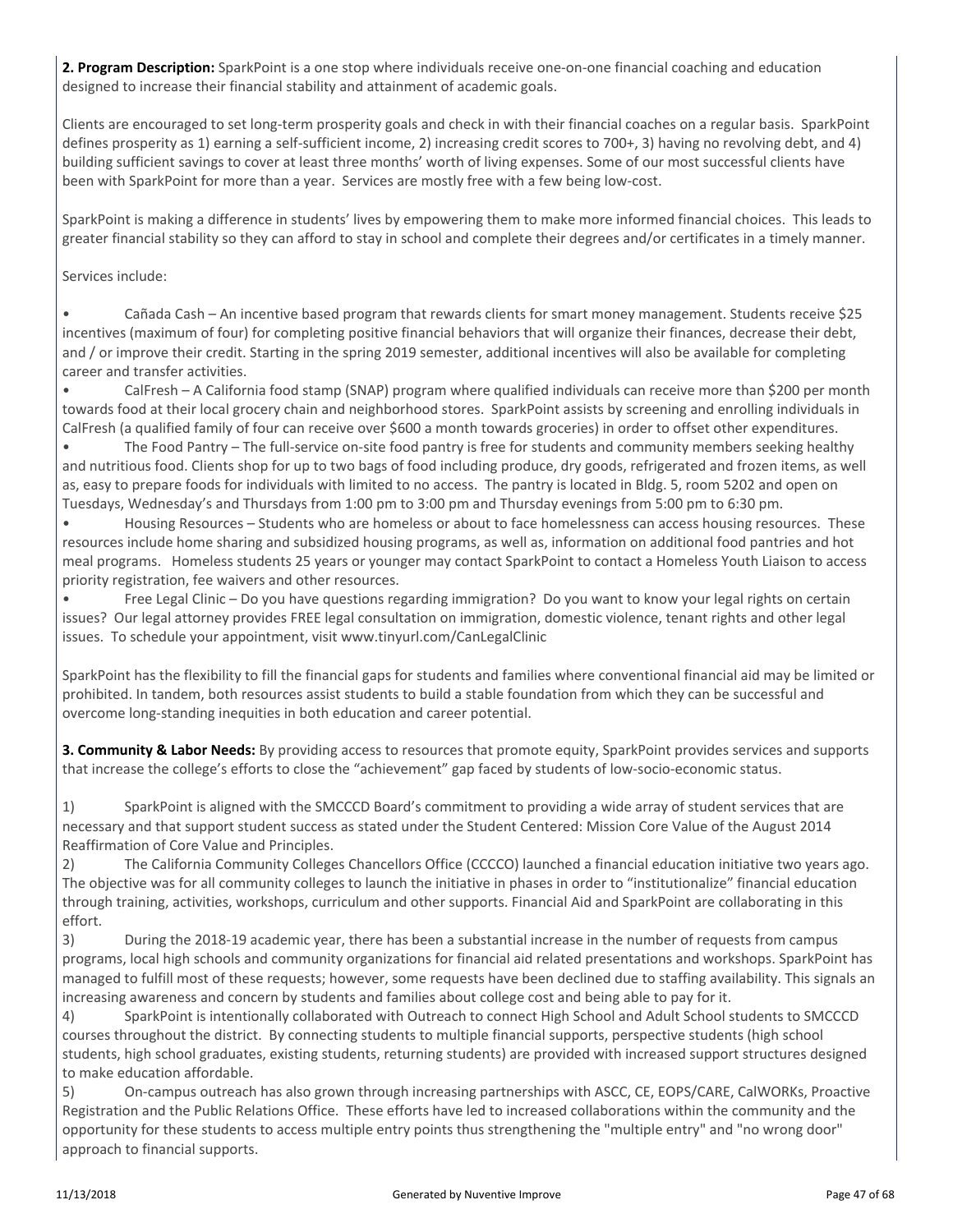6) Collaborations with community partners strengthen community relationships and increase access to educational opportunities for previously underserved populations. SparkPoint has increased collaborations with ACCEL, the Menlo Park Center, Strong Workforce Program, SparkPoint College of San Mateo and SparkPoint Redwood City. Each of these partnerships will contribute to increasing student academic achievement and employment.

7) Building out a SparkPoint Center that includes providing individually tailored one-on-one student-centered financial coaching, providing a food pantry that serves students and the community, connecting students to on-campus and off-campus resources including access to public benefits and launching a new Free Legal Clinic in partnership with the DREAMER's Taskforce, serves to address the income disparities found within our county by providing income supports, asset building and free legal consultation for low-to medium income communities.

8) SparkPoint is piloting embedding financial literacy curriculum into College Success classes. This will provide short-term financial solutions and access to life-long money management skills for students.

9) SparkPoint is also looking to open a Volunteer Income Tax Assistance (VITA) site on-campus. Two years ago, local VITA sites closed which now makes it more challenging for low-income individuals in the area to have their taxes completed free of charge and to receive the Earned Income Tax Credit, Childcare Credit and Renter's Credit.

10) Launching a new Free Legal Clinic in partnership with the DREAMER's Taskforce to provide free legal consultation for low-to medium income communities. Efforts to address legal consultation began last summer and have intensified due to increased post-election demand for updated and accurate information. Tenant rights are also addressed as rising costs of housing have lead to an increase in the number of individuals who have been evicted or whose rents have increased. 11) SparkPoint is exploring the possibility of establishing a need-based scholarship at Cañada College designed to provide financial support for SparkPoint Clients.

**4. Equity & Access:** SparkPoint at Canada College provides equitable and open access services to both students and the community. Financial literacy, food pantry and legal clinic services are available during both the day and evening. There are no prerequisites or requirements requested to receive any SparkPoint services (although some services have their own requirements) and we serve individuals ages 17 and up. Services are delivered both on-campus and off-campus regardless of income, race, gender, political affiliation, or immigration status. On campus, services are delivered in Bldg 9 (Floors 1 and 2) and in Building 5. Additionally, SparkPoint is planning to increase access to SparkPoint services at multiple off-site locations to deliver services within the community.

#### **Looking Back**

**4. Major Accomplishments:** A. Successfully surpassed SparkPoint's United Way Bay Area FY18 deliverables of 100 clients and 80 measureable clients.

B. Incorporated the Dream Center under the SparkPoint at Cañada College umbrella and hired a Dream Center Staff Assistant to support Dreamers, AB 540 and Cañada's undocumented students and community.

C. Collaborated with ESO (Expanding Student Opportunities) to secure a \$115,722 one-year grant to support financial literacy on the second floor of Building 9.

D. Obtained a \$50,000 grant from the SAGA Foundation to expand financial literacy and SparkPoint services for veterans in our region.

E. Continued to provide low-income students with access to the food pantry on campus by serving over 250 families almost 12,000 times with almost 74,000 lbs. of food valued at nearly \$94,390. This offset other expenses that SparkPoint can't cover.

F. Continued to grow partnership with the Financial Aid Office that is intentional in building Financial Education, Literacy and Awareness at Cañada College. Successfully collaborated with the Financial Aid Office to promote "Financial Literacy Month" (April 2017) and in the planning stages for April 2019.

G. SparkPoint partnered with the President's Office, Marketing and Student Life and Leadership to host the Inaugural Awareness Summit addressing homelessness, food insecurity and transportation issues in our service area and how they impact our students.

H. SparkPoint partnered with Student Life and Leadership and the Bookstore to launch a Grab and Go "discounted" Meal program to provide day and evening students with increased access to discounted meals.

I. Collaborated with JobTrain to deliver, "Understanding Credit & Debt" financial literacy workshops for all JobTrain students (5 cohorts = approx. 100-110 students) every 4 months. Students are also invited to participate in one-on-one financial literacy.

J. Provided financial literacy workshops for various student programs including COLTS Academies (first year and returning students) students and Career and Technical Education (CTE) students.

K. Partnered with the EOPS/CARE, CalWORKs, Basic Skills department, the Puente Program, and TRiO to provide lowincome, often educationally or financially underrepresented populations with financial literacy, benefit supports and workforce services.

L. Presented several professional development workshops for faculty and staff (flex day, regional and state-wide conferences, and stand-alone trainings) designed to provide financial resources for students in crisis and/or at risk of dropping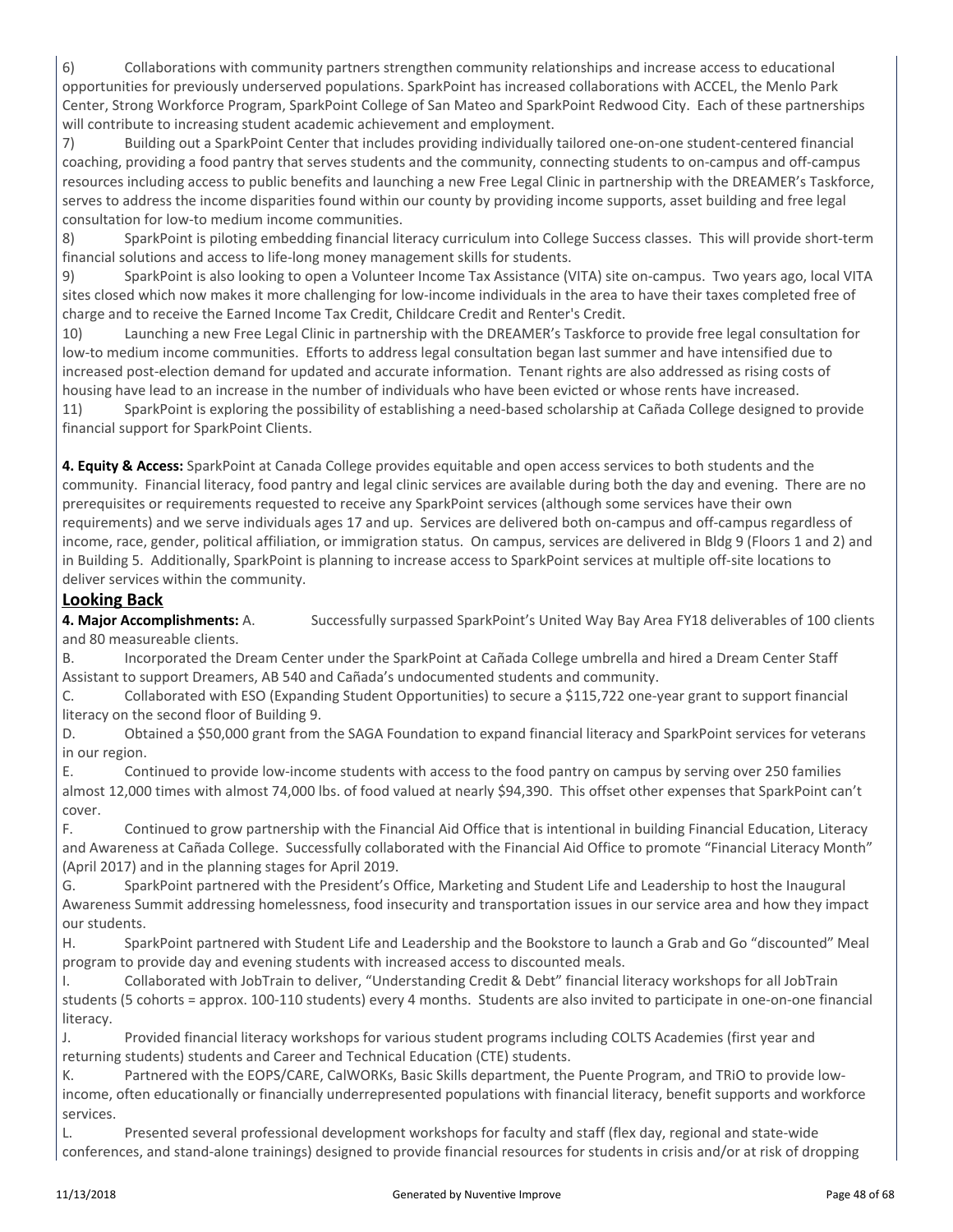out of school.

M. Collaborated with the Dreamers Task Force on campus to open a Free Legal Clinic focusing immigration issues, tenant rights and housing, and family law. 154 appointments were met (134 unduplicated)

N. Completed the Working Student Success Network Partnership. Successfully launched Cañada Cash as Prototype that has been disseminated as a best practice in promoting "financial stability" practices amongst 19 community colleges nationwide and the SparkPoint Network. Variations of Cañada Cash have been replicated at several California community colleges

O. Continued to expand Cañada Cash campaign that incentivizes students to begin positive financial behaviors.

o Since inception, 187 students have met with a financial coach to start Cañada Cash.

o During FY19, 106 students have successfully completed at least one financial behavior. The table below summarizes the breakdown of number of behaviors completed (currently the maximum is 4) as well as a breakdown of the top 5 behaviors. Note that 21% of students have completed Cañada Cash this semester.

? \* SparkPoint is currently working on launching "Cañada Cash Plus" for SP19. Cañada Cash Plus will include new behaviors that include:

- ? \* Streamlining of behaviors to focus on most popular ones
- ? \* Screening for and enrolling in public benefits
- ? \* Completion of financial literacy video modules
- ? \* Career behaviors
- ? \* Transfer behaviors

Cañada Cash Behavior Summary for FY19 to date

| Completed Behaviors | <b>Students Completing Behaviors</b> | % of 106 Total Behaviors Completed |
|---------------------|--------------------------------------|------------------------------------|
|                     | 53                                   | 50%                                |
|                     | 18                                   | 17%                                |
|                     | 13                                   | 12%                                |
|                     |                                      | 21%                                |
|                     |                                      |                                    |

Top 5 Behaviors

| Save \$25                         | 22% |     |
|-----------------------------------|-----|-----|
| Complete a Spending Tracker       | 18% |     |
| <b>Review Financial Documents</b> | 16% |     |
| <b>Credit Report Review</b>       |     | 16% |
| Set Up Direct Deposit             |     | 10% |

**5. Impact of Resource Applications:** Innovation Funding provides stability to SparkPoint at Cañada College by covering the salaries and benefits for the Director (Leiva) and lead SparkPoint Coordinator (Lamson) This represents approximately 75% of total salaries. However, Innovation Funding does not cover any indirect expenditures (supplies, marketing, mileage, independent contracts, incentives, travel, etc.)

United Way Bay Area funding (UWBA) (\$35,000) & Equity Funding (\$6250) each partially support salaries and benefits for all additional permanent and short term staff who include:

- 0.25 FTE (permanent) SparkPoint Financial Coach (Mercado)
- 0.20 FTE (permanent) Office Assistant II (Dorantes)
- 0.10 FTE (permanent) Accounting Technician (Tam) (thru June 2018)
- 0.70 FTE (short term) SparkPoint Coordinator (Ortiz)
- 0.50 FTE (short term) Office Assistant II Pantry (Martinez)

This funding allows SparkPoint to carry out "Cañada Cash", run the Food Pantry and deliver the complete menu of financial literacy services available to students and the community. Additionally, UWBA funding covers a portion of SparkPoint's indirect expenditures (supplies, marketing, mileage, independent contracts, incentives, travel, etc.).

Hunger Free America Funding (\$8500) provides funding to cover Food Pantry salaries, benefits and other related expeditures.

Short Term Staffing provides SparkPoint with the opportunity to continue to deliver necessary financial literacy, staff and run a food pantry, support the legal clinic, allow for professional development, conduct class visits participate in outreach opportunities and meet the growing demands for SparkPoint to collaborate with programs across campus.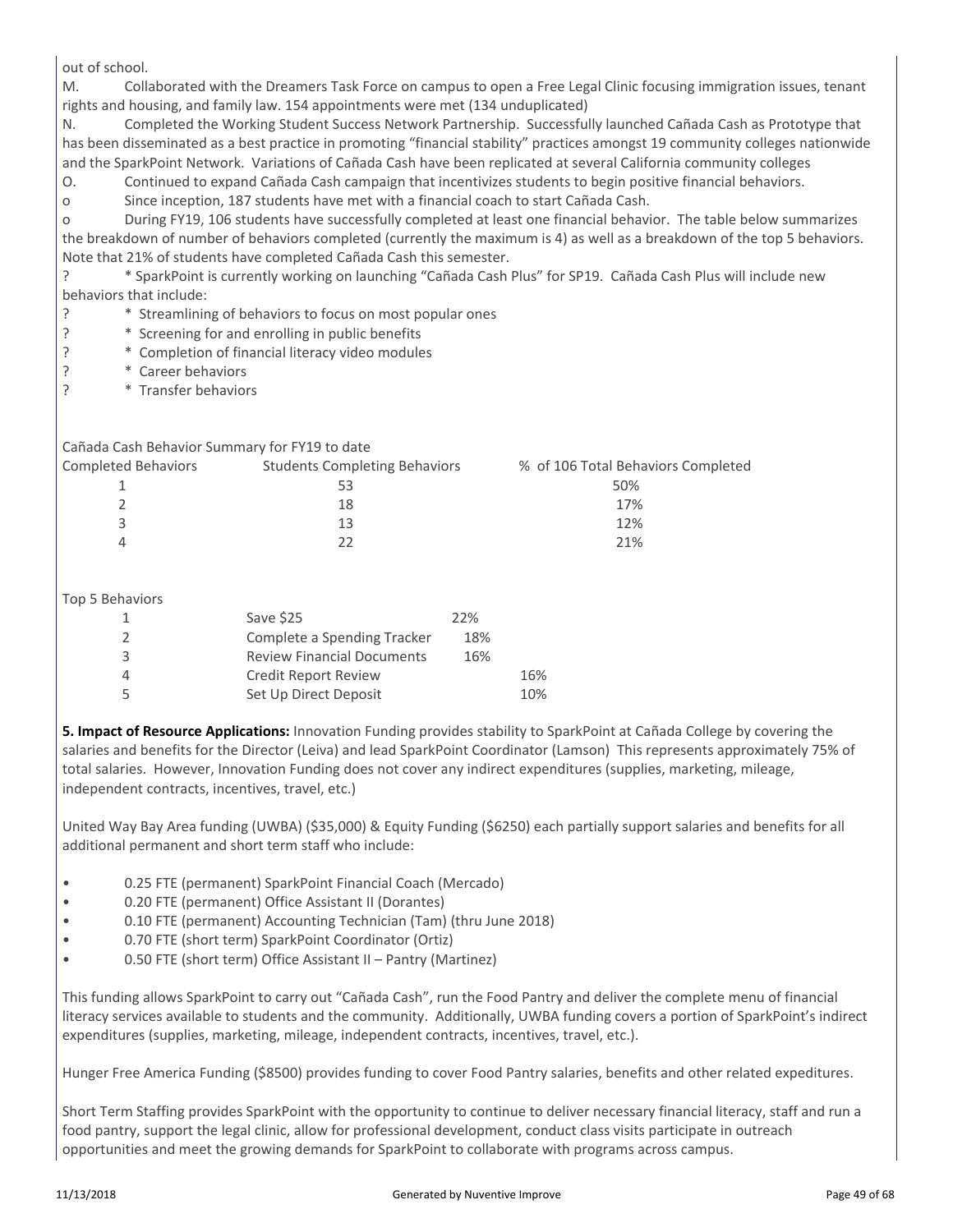Office Space: During fiscal years 17 and 18, SparkPoint had been negatively impacted from not having sufficient confidential coaching offices. At least one day a week, staff had to share office space designed for one person and often coaching was held in non-confidential spaces. Although permission was always requested prior to the coaching session and no sensitive information was shared if the space was not confidential, establishing a "safe space" was negatively impacted and SparkPoint has no way of knowing if important information was withheld due to the lack of privacy or to students feeling uncomfortable.

Currently, due to the Bldg. 9 construction both the SparkPoint Director and the Financial Coaching office have moved and now share a space adjacent to the financial literacy lab. The new office space is separated from the main hallway which reduced SparkPoint's visibility. Additionally, this has made it both difficult to have confidential coach to client interactions and for there to be two separate concurrent meetings.

Fortunately, with the awarding of the ESO:SparkPoint Grant, SparkPoint has recently acquired the use of a coaching office in Bldg. 9, floor 2. However, the funding associated with this one-year grant is not guaranteed past September 2019.

Signage: There is no SparkPoint signage nor way-finding around campus. This includes signage for financial coaching, the Food Pantry and the Legal Clinic. We know that it is difficult for students to access needed services when there are no barriers and so having no signage does not improve access.

#### **Current State of the Program**

#### **6A. State of the Program - Observation:** Strengths:

SparkPoint provides one-on-one financial coaching designed to increase students' success and retention by building financial fitness and capabilities. This is accomplished by providing one-on-one coaching to students on how to decrease debt, increase income, improve credit and build assets.

SparkPoint provides important resources for students:

• Financial coaching connects students to public benefits screenings, budgeting, savings strategies, credit building and housing resources.

- The food pantry addresses food insecurities.
- The Free Legal Clinic provides immigration, tenant rights, and family law consultation.

Having three skilled SparkPoint Coordinators/Financial Coaches (1.95FTE) has led to increased Financial Coaching capacity and scope of services provided. Current financial coaches include:

- Julie Lamson (1.0 FTE permanent). 50% Financial Coaching
- Yesenia Mercado (0.25 FTE permanent) 25% Financial Coaching
- Klaressa Ortiz (0.70 FTE short term) 50% Financial Coaching

As a result, coordination and delivery of services has increased. With this increase, the data collection has become increasingly robust and statistically relevant as the one-on-one coaching capacity has increased to address the growing demand for financial coaching and workshops.

SparkPoint continues to weave itself into the fabric of the college and is consistently seeking to provide equitable solutions for our low-income and disproportionately impacted students by collaborating with programs and resources across campus including Financial Aid, ESO, EOPS/CARE, CalWORKs, Career Center, Puente, TRiO, Veterans and Outreach.

In it's commitment to social justice and equity, SparkPoint actively participates on several committees on campus including the Equity Committee (ACES), Adult Education (ACCEL), Professional Development, Student Services, Counseling, College Counsel, Classified Council and staff serve on several hiring committees each year.

SparkPoint continues to build new partnerships and cultivate existing ones with numerous CBOs and external partners designed to increase resources and services to new and existing students and serve as an outreach strategy for the campus.

#### Challenges: SparkPoint

• Staffing

o Additional and sustainable staffing will be required to meet the growing demand for SparkPoint and Dream Center services on campus. This need includes an anticipated increased demand for financial coaching, the cultivation of community partnerships, and the growing outreach to underserved and underrepresented populations. Off campus, SparkPoint services will include financial literacy in the community which also serve as an outreach strategy to enroll more students at Cañada College.

o The current 1.95 FTE for SparkPoint Coordination, data collection and financial coaching does not allow for increased capacity. Moreover, SparkPoint runs the risk of loosing a 0.7 FTE short-term SparkPoint Coordinator due to repeatability of the position.

o Limited funding has allowed for SparkPoint to pursue hiring an additional short-term SparkPoint Coordinator.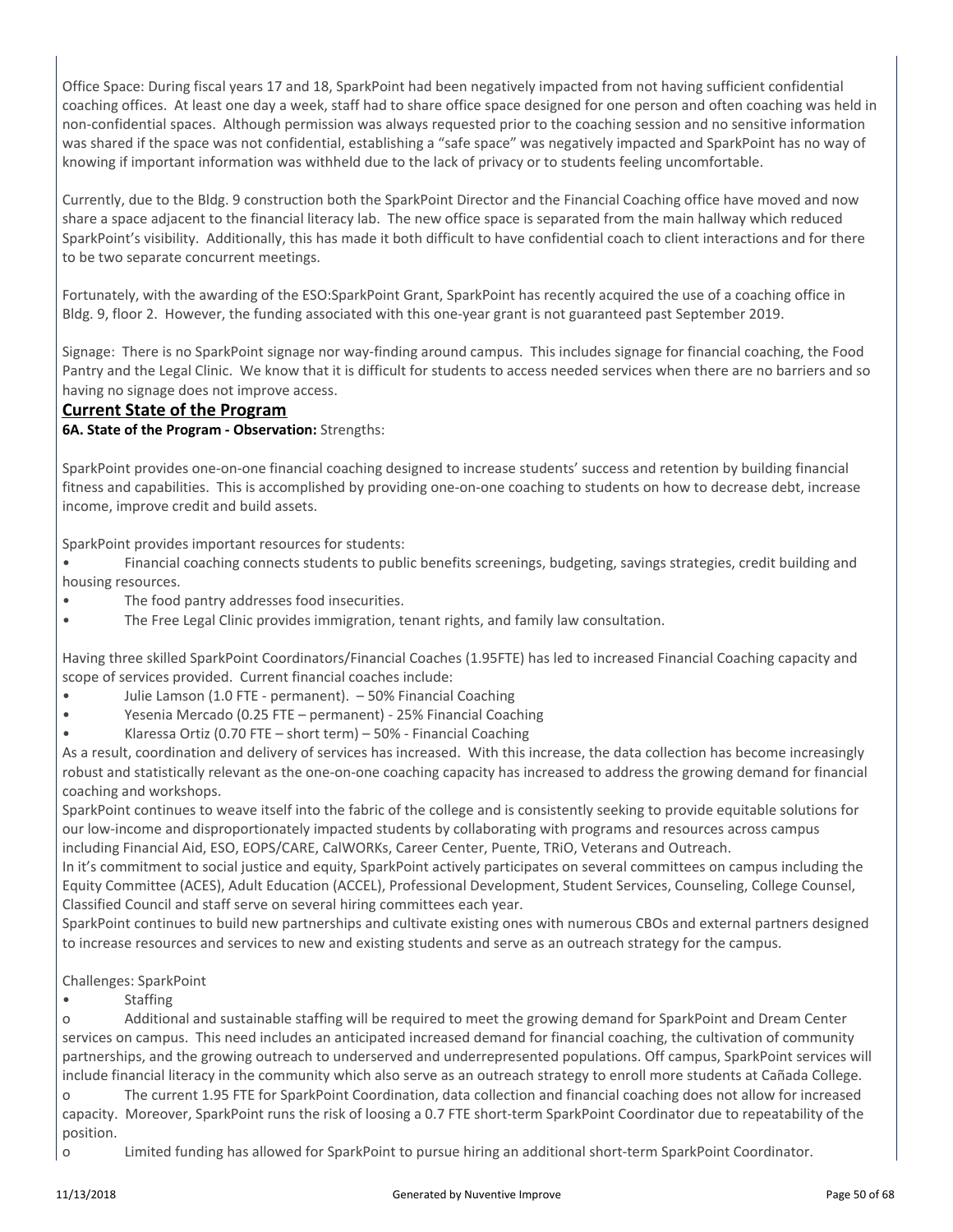However, the high cost of living, low unemployment rate and the fact that this short-term position is non-benefited, have made it very difficult to find a qualified candidate to fill the position. Therefore, additional funding will be necessary in order to attract and keep trained staff.

o Training new SparkPoint Coordinators to coordinate, manage the data and deliver financial coaching is a lengthy process that takes at least 4 months if the staff member does not already possess financial literacy training.

o Financial Coaching is time-intensive and requires a long-term relationship with a student/individual. Effective coaching is performed in a one-on-one relationship over a six month to 36-month relationship. On average, a coach can see about 6-8 students per day if they only perform financial coaching. However, a SparkPoint Coordinator's duties also include data entry, along with Coordination.

• With the expected growth of SparkPoint at Cañada College, SparkPoint will require increased office space and technology needs. Innovative solutions will include having the coach meet with students in the Learning Center, at the Pantry, and potentially off-campus at the Siena Youth Center, Police Activities League and /or the Menlo Park Center.

• Continued and increased sustainability (funding) will be necessary to allow SparkPoint to fully develop and connect to and serve at-risk and difficult to serve populations both on campus, and potentially off campus at traditionally underserved areas including, at the Menlo Park Center, in the Coastal communities and in the Fair Oaks area.

Current State of SparkPoint

1. SparkPoint Staff – (4.11 FTE)

a. Director – (1.0 FTE) – duties include envisioning, planning, implementing, coordinating, and supervising the day-to-day activities of the SparkPoint Center.

b. (2) SparkPoint Coordinator – (1.7 FTE) – provides program coordination, data management, and one-on-one financial coaching for individuals

c. Financial Aid Technician – (0.25 FTE) – (25% SparkPoint / 75% Financial Aid) duties include providing one-on-one financial coaching for individuals

d. Office Assistant II – (0.2 FTE) – (20% SparkPoint / 80% various student services) Provides general front-office support for SparkPoint

e. Office Assistant II – (0.48 FTE) – Supports SparkPoint & the Food Pantry

f. Staff Assistant – (0.48 FTE) – Supports Dream Center operations

2. Secured approx. \$245,000 in additional funding for the 2018 – 2019 school year (United Way of the Bay Area (UWBA), ESO:SparkPoint (Department of Education Supplementary Grant), SAGA Foundation, Equity Funds and Hunger Free (CCCCO) & San Mateo Credit Union).

3. Developed a full service SparkPoint Center that delivers financial literacy and support services for student, perspective students and the community. Students are starting to realize 5% and 30% improvements in savings, credit, income or reduction of debt.

4. Increasing partnership with the Financial Aid Office that is intentional in building the Financial Literacy for Cañada College students.

5. Continued collaboration with JobTrain to deliver financial literacy for about 300 students per year.

6. On pace for our Food Pantry to provide low-income families students with nearly 100,000 lbs. of food valued at nearly over \$130,000 in an effort to offset other expenses.

7. In collaboration with the DREAMERs Taskforce and in partnership with a local attorney, SparkPoint opened a free legal clinic and has now expanded hours due to the incredible demand. This semester, we plan on delivering workshops for students on campus, flex day workshops for staff a "Know Your Rights" series of workshops.

8. Continued disseminated of best practices on delivering financial capabilities at statewide and national conferences.

9. Continued expansion of Cañada Cash, a financial education program that incentivizes students for performing smart money management. By choosing 4 self-selected positive financial pathways, students earn up to \$100 in incentives. Cañada Cash has been SparkPoint's most effective marketing strategy to date. 21% of enrolled students this semester have already earned the maximum reward.

10. Planned Roll out of Cañada Cash PLUS in Spring 2019 to include additional Career, Transfer, Public Benefits and video module tutorials as qualifying behaviors.

11. Collaborated with the Veterans to increase Veterans support including financial literacy, job search, and education.

12. Provided financial literacy workshops for various student programs including COLTS Academies (first year and returning) students and CTE students.

13. Consistently participated in Outreach events, including High School Visits and community building events), PEP, Priority Registration, and other campus-wide events.

14. SparkPoint staff delivered year-round classroom presentations.

15. Participation in numerous on and off campus committees including:

a. ACES - Academic Committee for Equity & Success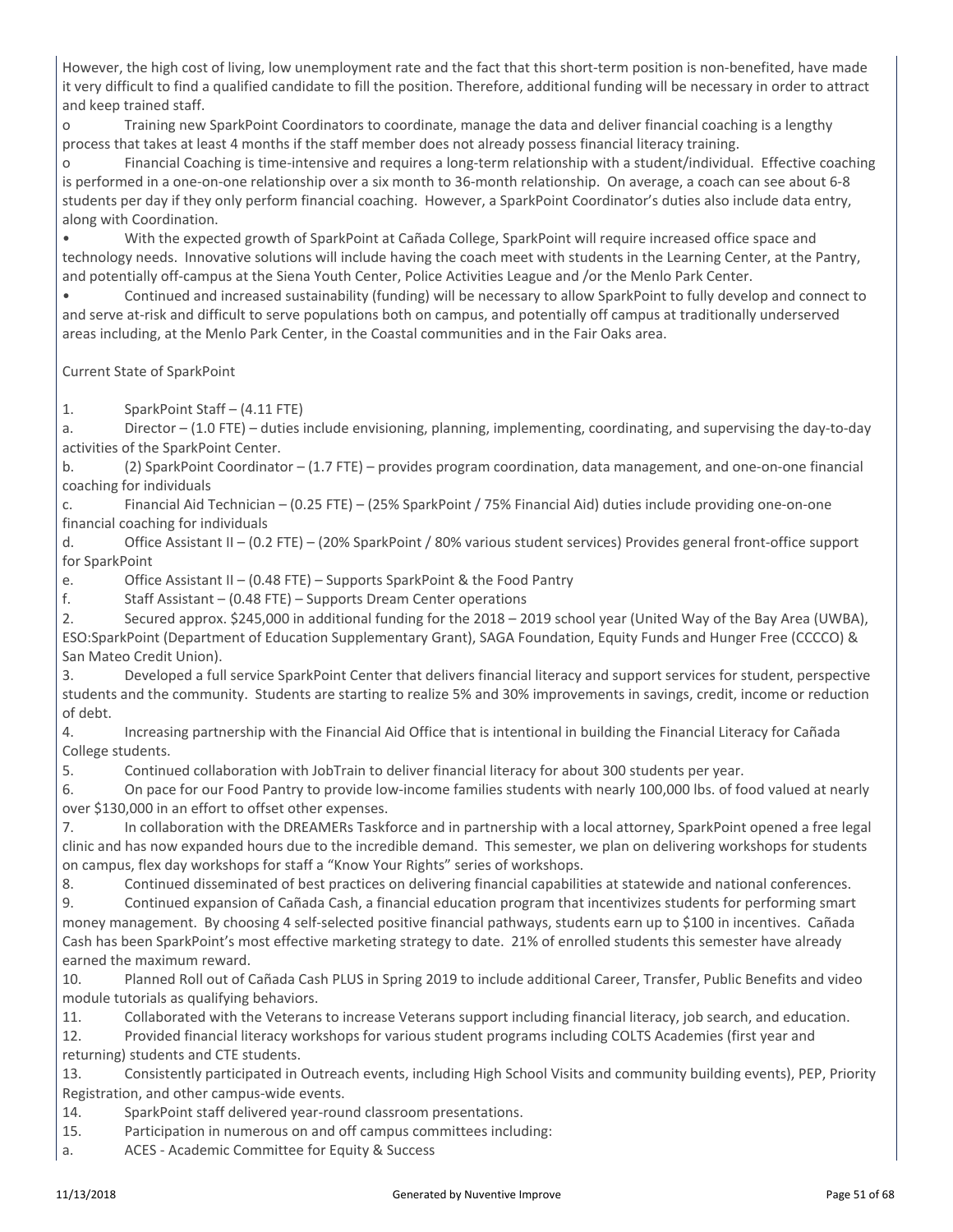- b. ACCEL Adult Education, College, and Career Educational Leadership
- c. Classified Council

16. Participation in Redwood City SparkPoint Workgroup

17. Providing technical assistance to SparkPoint at CSM launch team.

18. Attending SparkPoint Director's Meetings

**6B. State of the Program - Evaluation:** a. Hiring an additional SparkPoint Coordinator will enable SparkPoint at Cañada College with the ability to meet the increased demand for financial coaching.

By offering a benefited full-time position SparkPoint at Cañada College will be in a stronger position to attract an experienced individual with proven financial education experience.

 ii. An experienced financial coach will also save money by requiring less training time so they can begin impacting students' success sooner.

 iii. Hiring a 2nd SparkPoint Coordinator will bring us to par with the 2 financial coaches that SparkPoint at Skyline College employs. Other SparkPoint Centers regionally employ at least 2 financial coaches.

 iv. An increase in financial coaching will allow for SparkPoint to gather more statistically relevant data that will lead to improved service delivery for students.

b. Creation of a CRER 401 class is expected to increase student retention and success by providing students with "intime" intervention. The potential CRER 401 curriculum would introduce financial education to students and assist them with increasing their income, decreasing their debt, and building assets so they are better educated in managing their limited income at an earlier stage.

c. Creation of a VITA (Volunteer Income Tax Assistance) program would provide individuals (students and the community (including staff)) earning under \$53,000 per year with free tax preparation and greater access to the Earned Income Tax Credit, Renter's Credit, and Childcare Credit.

d. Provide SparkPoint Coordinators with additional financial literacy, financial aid and public benefits training. Increased training will allow for coordinators to better address student financial needs.

e. Develop a focus group to identify how SparkPoint and Financial Aid can better address student and community needs.

f. Create marketing materials in Spanish.

g. Increase marketing efforts to connect students with SparkPoint and Financial Aid "where they are at" (e.g. classroom visits, ASCC and student club meetings, in the community, etc.).

h. Improve signage around campus directing students to SparkPoint and informing them of SparkPoint services i. Institutionalization of the Food Pantry OAII position to expand food access for students.

**7A. Current SAOs & SLOs:** SparkPoint SAO 1: SparkPoint will provide financial coaching to individuals

SparkPoint SAO 2: SparkPoint will assist individuals with accessing supportive services in the three program areas: a) finances, b) work supports, and c) career & education

SparkPoint SAO 3: Individuals can bundle services in the three program areas

SparkPoint SLO 1: Individuals who utilize SparkPoint financial coaching services will learn about budgeting, tracking spending, credit reports, credit scores, savings and debt management

SparkPoint SLO 2: Individuals will learn about supportive services in the program areas of: a) finances, b) work supports, and c) career & education

**7B. SAO Assessment Plan:** SparkPoint SAO 1: SparkPoint will provide financial coaching to individuals

1) Financial Coaches will enter efforts into the ETO database.

2)SparkPoint will then track and report the number of students accessing financial education and coaching

SparkPoint SAO 2: SparkPoint will assist individuals with accessing supportive services in the three program areas: a) finances, b) work supports, and c) career and education

1) SparkPoint will capture data in ETO and track the number of students that have been served in each program area

SparkPoint SAO 3: Individuals can bundle services in the three program areas

1) SparkPoint will track the number of individuals served in the 3 program areas

#### **7C. SAO Assessment Results & Impact: A. Summary: All three SAOs MET**

 a. The following is a summary of efforts entered into ETO (SAO1) broken down by services areas (SAO2 & SAO3) during FY18.

- i. Education and Employment = 108 individuals served 268 unique times
- $ii.$  Income and Work Supports = 237 individuals served 1644 unique times
- iii. Financial Literacy = 104 individuals served 599 unique times

B. The breakdown demonstrates the areas where SparkPoint has served students and helps to inform programmatic (future) goals and objectives, staffing needs, and can be used to justify future funding.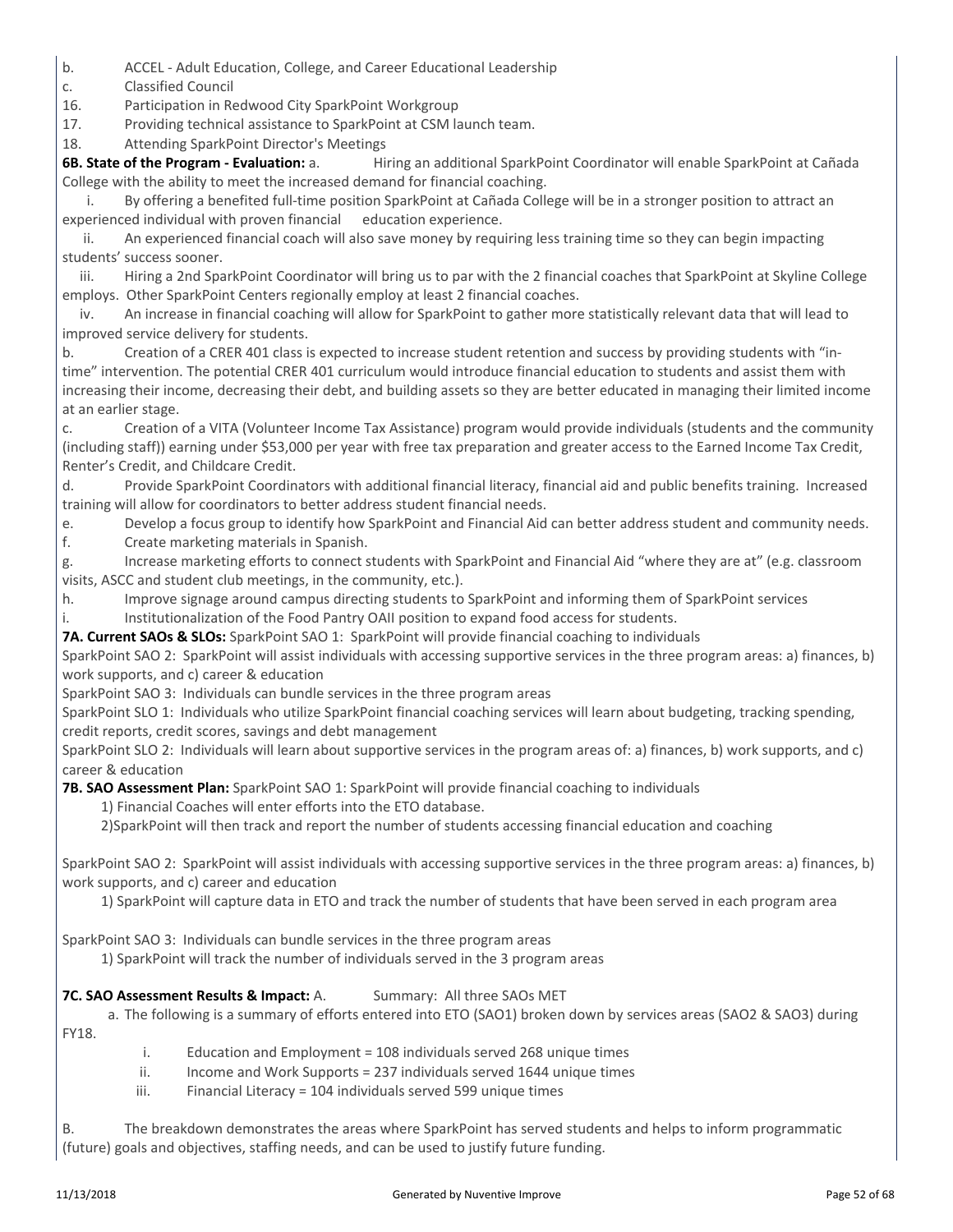C. Future improvements that can be implemented will include setting goals aligned with UWBA deliverables.

**7D. SLO Assessment Plan:** SparkPoint SLO 1: Individuals who utilize SparkPoint financial coaching services will learn about budgeting, tracking spending, credit reports, credit scores, savings and debt management

1) Efforts to Outcomes (ETO) will track the number of financial coaching clients

SparkPoint SLO 2: Individuals will learn about supportive services in the program areas of: a) finances, b) work supports, and c) career and education

1) ETO will track the number of individuals served at SparkPoint

**7E. SLO Assessment Results & Impact:** A. Summary: All three SAOs MET

 a.SparkPoint has successfully implemented Cañada Cash as its most effective means to connect students to financial literacy. Cañada Cash incentivizes students to complete positive financial behaviors. With no wrong choice students make financial improvements and receive \$25 incentives per behavior (up to four behaviors).

B. Future improvements include

 a. Adding new behaviors to Cañada Cash (Career, Transfer, applying for public benefits and successfully passing assessments after viewing financial literacy modules.)

b. Improving signage directing clients to SparkPoint

c. Expanding financial literacy thru the ESO:SparkPoint partnership

d.Expanding financial literacy to Veterans (SAGA grant)

e.Expanding Food Pantry hours

#### **Looking Ahead**

**7F. SAOs & SLOs for the Next Review Cycle:** SparkPoint will not be creating SLOs for FY19 as they are not applicable

SparkPoint SAO 1: By June 30, 2019, SparkPoint will have at least 100 clients

a). SparkPoint will expand Cañada Cash.

b). SparkPoint will then track and report the number of students accessing financial education and coaching

SparkPoint SAO 2: By June 30, 2019, SparkPoint will have at least 80 measureable clients

a.) SparkPoint will expand Cañada Cash.

b.) SparkPoint will then track and report the number of students accessing financial education and coaching

SparkPoint SAO 3: SparkPoint will launch a Client Survey

a). SparkPoint will create a Client survey to measure Pre/post financial literacy awareness

**9. Program Improvement Initiatives:** A. Financial Coaching Capacity for SparkPoint at Cañada College Provide enhanced financial literacy certification and training (professional development) for SparkPoint staff, additional long-term confidential coaching office space, and funding for additional SparkPoint Coordinator related duties (salaries and benefits and resources to carryout job functions) (2 - Continuing (PR))

 a) Provide financial literacy certification for SparkPoint Financial Coaches - Vendor Association of Financial Counseling and Planning: Certification: Accredited Financial Counselor (Active)

b) Secure additional long-term financial coaching office (Active)

 c) Hire an additional Permanent SparkPoint Financial Coach - Additional support is needed to meet the growing financial needs of students in this region with a high cost of living. (Active)

B. Increase visibility for SparkPoint servcies on campus (signage & wayfinding) (2 - Continuing (PR))

 a) Add signage to SparkPoint for SparkPoint Center - Currently, there is no signage identifying where the SparkPoint Center is nor is there wayfinding signage orienting visitors where to find the SparkPoint Center on campus (Active)

C. Purchase a b/w printer for the Food Pantry so students can be screened and enrolled for CalFresh (Food Stamps) benefits (1 - New (PR))

**Program Review Narrative Status:** Complete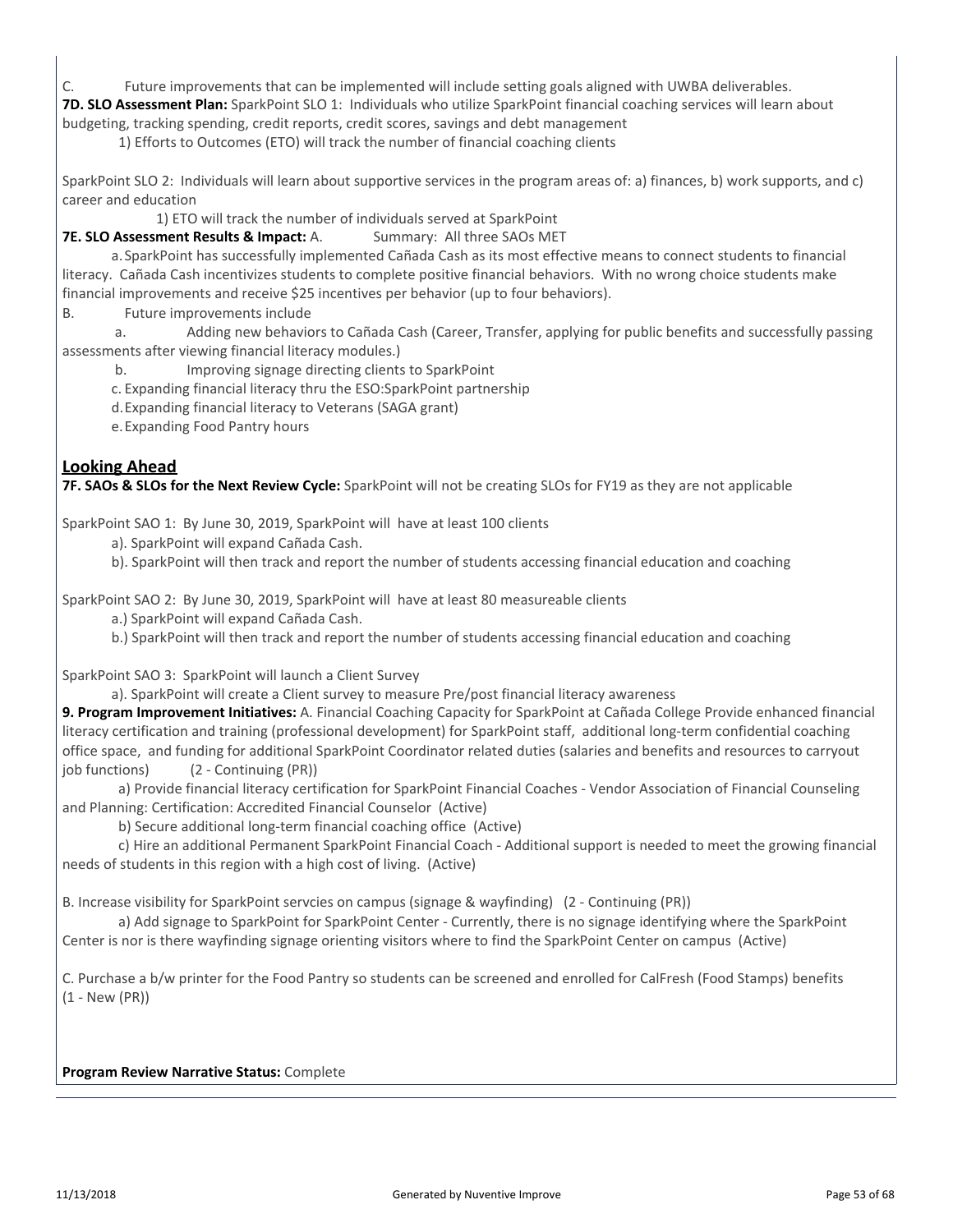## **Objective: Financial Coaching Capacity for SparkPoint at Cañada College**

Provide enhanced financial literacy certification and training (professional development) for SparkPoint staff, additional long-term confidential coaching office space, and funding for additional SparkPoint Coordinator related duties (salaries and benefits and resources to carryout job functions)

**Objective Status:** 2 - Continuing (PR)

**Objective Year:** 2019-2020

**Estimated Start Date:** 01/02/2019

**Estimated Completion Date:** 03/31/2019

**Please select the college goals with which this objective aligns.:** Student Completion/Success - Provide educational and student services programs that highlight inclusivity, diversity, and equity in their mission to help students meet their unique educational goals and minimize logistical and financial barriers to success., Community Connections - Build and strengthen collaborative relationships and partnerships that support the needs of, reflect, and enrich our diverse and vibrant local community.

**Please select the districct goals with which this objective aligns.:** District Goal #1 - Develop and Strengthen Educational Offerings, Interventions, and Support Programs that Increase Student Access & Success, District Goal #2 - Establish And Expand Relationships With School Districts, 4-year College Partners, And Community-based Organizations To Increase Higher Education Attainment In San Mateo County

### *Action Plans*

**2018-2019 -** Provide financial literacy certification for SparkPoint Financial Coaches - Vendor Association of Financial Counseling and Planning: Certification: Accredited Financial Counselor (Active)

**Who's Responsible for Completing this Action Plan?:** Adolfo Leiva, Julie Lamson

**Related Documents: Estimated Completion Date:** 06/30/19

[Accredited Financial Counselor Email.docx](https://sanmateo.tracdat.com:443/tracdat/viewDocument?y=eOJadZbTJS9w) [Accredited Financial Counseling and Planning](https://sanmateo.tracdat.com:443/tracdat/viewDocument?y=YlRawhiZYdas)

**2018-2019 -** Secure additional long-term financial coaching office (Active)

**Who's Responsible for Completing this Action Plan?:** Char Perlas, Adolfo Leiva **Estimated Completion Date:** 01/02/19

**2018-2019 -** Hire an additional Permanent SparkPoint Financial Coach - Additional support is needed to meet the growing financial needs of students in this region with a high cost of living. (Active)

**Related Documents: Who's Responsible for Completing this Action Plan?:** Char Perlas, Adolfo Leiva **Estimated Completion Date:** 03/31/19

[Classified-Hiring-Justification - SparkPoint Coordinator - Final.docx](https://sanmateo.tracdat.com:443/tracdat/viewDocument?y=EH4Meyg9bkhq)

### *Resource Requests*

Accredited Financial Counseling & Planning Certification: Accredited Financial Coach - This certification would allow our coaches increase the scope of financial coaching they perform and train out coaches

**Type of Resource:** Professional Development **Cost:** 1300

**Hiring an additional SparkPoint Coordinator -** The need for SparkPoint services is increasing with the high cost of living. Qualified coaches need to be outreaching and also meeting with students. We are at capacity.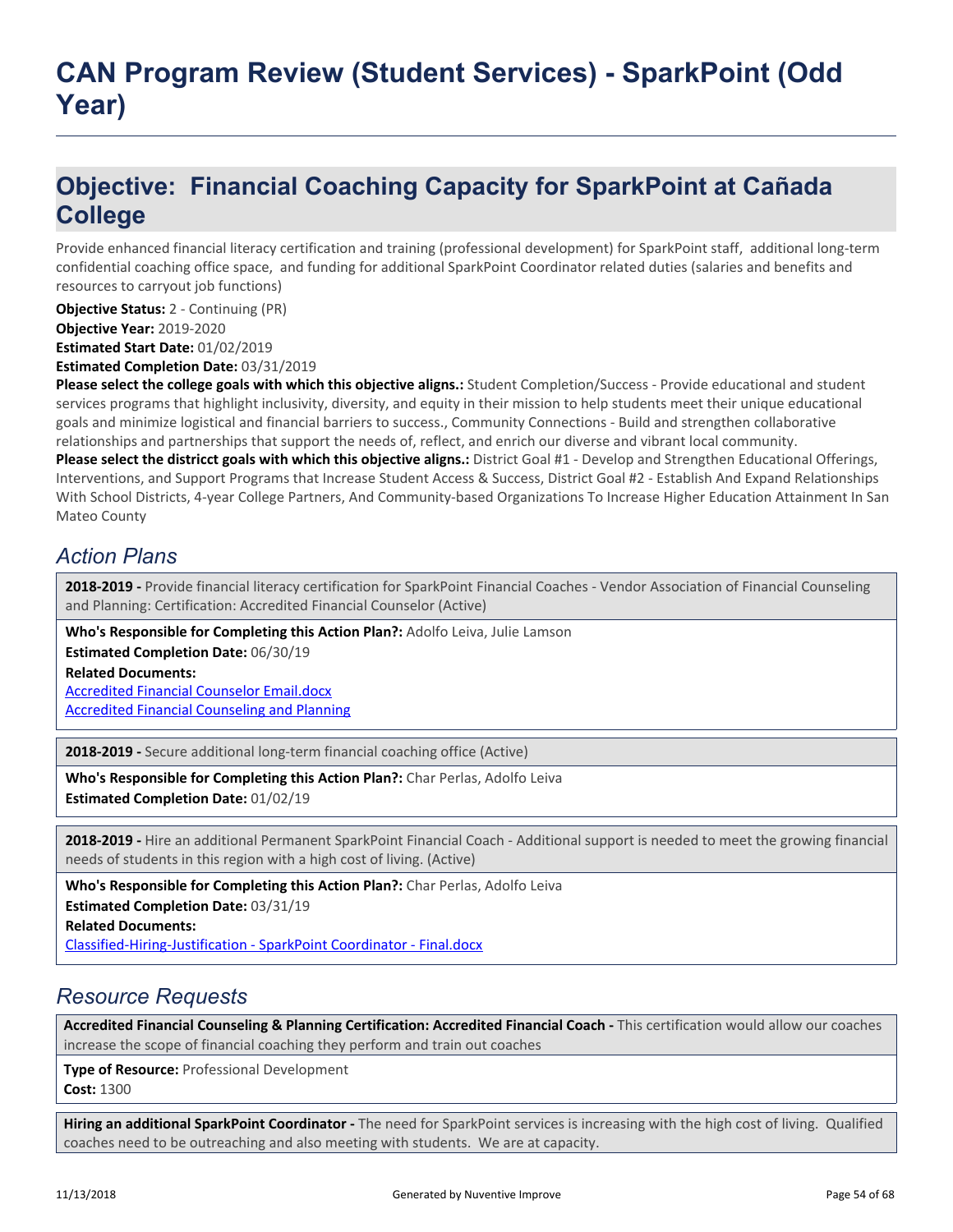**Type of Resource:** Non-Instructional Personnel **Cost:** 95560

## **Objective: Signage for SparkPoint**

Increase visibility for SparkPoint servcies on campus (signage & wayfinding)

**Objective Status:** 2 - Continuing (PR)

**Objective Year:** 2019-2020

**Estimated Start Date:** 11/01/2018

**Estimated Completion Date:** 12/18/2018

**Please select the college goals with which this objective aligns.:** Student Completion/Success - Provide educational and student services programs that highlight inclusivity, diversity, and equity in their mission to help students meet their unique educational goals and minimize logistical and financial barriers to success.

Please select the districct goals with which this objective aligns.: District Goal #1 - Develop and Strengthen Educational Offerings, Interventions, and Support Programs that Increase Student Access & Success

### *Action Plans*

**2018-2019 -** Add signage to SparkPoint for SparkPoint Center - Currently, there is no signage identifying where the SparkPoint Center is nor is there wayfinding signage orienting visitors where to find the SparkPoint Center on campus (Active)

**Related Documents:** [Landmark estimate.27861b.pdf](https://sanmateo.tracdat.com:443/tracdat/viewDocument?y=UM5g4ygvFHcF) **Who's Responsible for Completing this Action Plan?:** Adolfo Leiva **Estimated Completion Date:** 01/15/19

### *Resource Requests*

**Signage for SparkPoint -** There is no current signage indicating that you are at SparkPoint

**Type of Resource:** Contract Services **Cost:** 1786.02

## **Objective: Increased support for Dream Center**

Upgrading existing 0.48FTE Dream Center Staff Assistant to 1.0 FTE PSC (salaries and benefits) and securing new long term location for the Dream Center

**Objective Status:** 1 - New (PR)

**Objective Year:** 2019-2020

**Estimated Start Date:** 01/02/2019

**Estimated Completion Date:** 03/31/2019

**Please select the college goals with which this objective aligns.:** Student Completion/Success - Provide educational and student services programs that highlight inclusivity, diversity, and equity in their mission to help students meet their unique educational goals and minimize logistical and financial barriers to success., Community Connections - Build and strengthen collaborative relationships and partnerships that support the needs of, reflect, and enrich our diverse and vibrant local community.

**Please select the districct goals with which this objective aligns.:** District Goal #1 - Develop and Strengthen Educational Offerings, Interventions, and Support Programs that Increase Student Access & Success, District Goal #2 - Establish And Expand Relationships With School Districts, 4-year College Partners, And Community-based Organizations To Increase Higher Education Attainment In San Mateo County

### *Action Plans*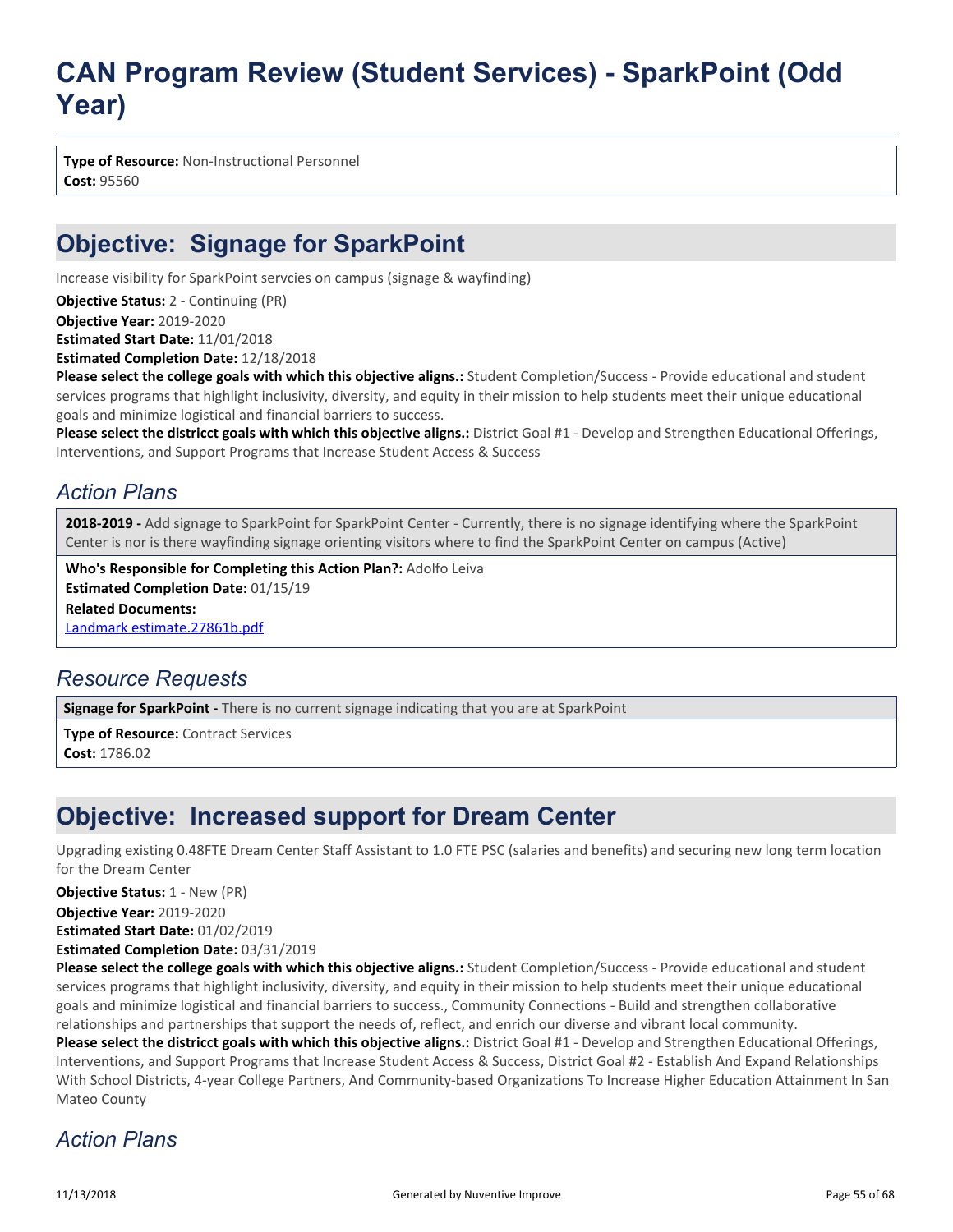**2018-2019 -** Hire a 1.0 FTE Dream Center PSC to address the growing needs of our AB540 and Undocumented students (Active)

**Who's Responsible for Completing this Action Plan?:** David Reed, Adolfo Leiva

**Estimated Completion Date:** 03/31/19

**Related Documents:**

[Classified-Hiring-Justification - ASLT - Dream Center PSC - Final.docx](https://sanmateo.tracdat.com:443/tracdat/viewDocument?y=V4dqUwZ9VIEZ)

**2018-2019 -** Identify a long-term location for the Dream Center. The current location is too small, is not ideally located and is shared with other campus programs. The Dream Center needs to have its own space where students can feel welcome and supported at all times. (Active)

**Who's Responsible for Completing this Action Plan?:** David Reed, Adolfo Leiva **Estimated Completion Date:** 06/30/19

#### *Resource Requests*

**Hire a 1.0FTE PSC for the Dream Center -** With the growing demand, additional support is needed to meet he needs of our Undocumented and AB540 community

**Type of Resource:** Non-Instructional Personnel **Cost:** 95560

## **Objective: Increase Food Pantry Capacity**

Hire a 0.48 FTE OAII to staff the pantry

**Objective Status: 1 - New (PR)** 

**Objective Year:** 2019-2020

**Estimated Start Date:** 01/02/2019

**Estimated Completion Date:** 03/15/2019

**Please select the college goals with which this objective aligns.:** Student Completion/Success - Provide educational and student services programs that highlight inclusivity, diversity, and equity in their mission to help students meet their unique educational goals and minimize logistical and financial barriers to success., Community Connections - Build and strengthen collaborative relationships and partnerships that support the needs of, reflect, and enrich our diverse and vibrant local community. **Please select the districct goals with which this objective aligns.:** District Goal #1 - Develop and Strengthen Educational Offerings, Interventions, and Support Programs that Increase Student Access & Success, District Goal #2 - Establish And Expand Relationships With School Districts, 4-year College Partners, And Community-based Organizations To Increase Higher Education Attainment In San Mateo County

### *Action Plans*

**2018-2019 -** Hire a 0.48 FTE OAII to increase SparkPoint's capacity to distribute healthy and nutritious food (Active)

**Related Documents:** [Classified-Hiring-Justification - SparkPoint OAII - Pantry - Final.docx](https://sanmateo.tracdat.com:443/tracdat/viewDocument?y=beb7PwGNBCmg) **Who's Responsible for Completing this Action Plan?:** Char Perlas, Adolfo Leiva **Estimated Completion Date:** 03/15/19

### *Resource Requests*

**Hire a 0.48FTE OAII to support the Food Pantry -** SparkPoint is looking to address food insecurity on campus by expanding Food Panty hours and access to food for students and the community

**Type of Resource:** Non-Instructional Personnel **Cost:** 30914